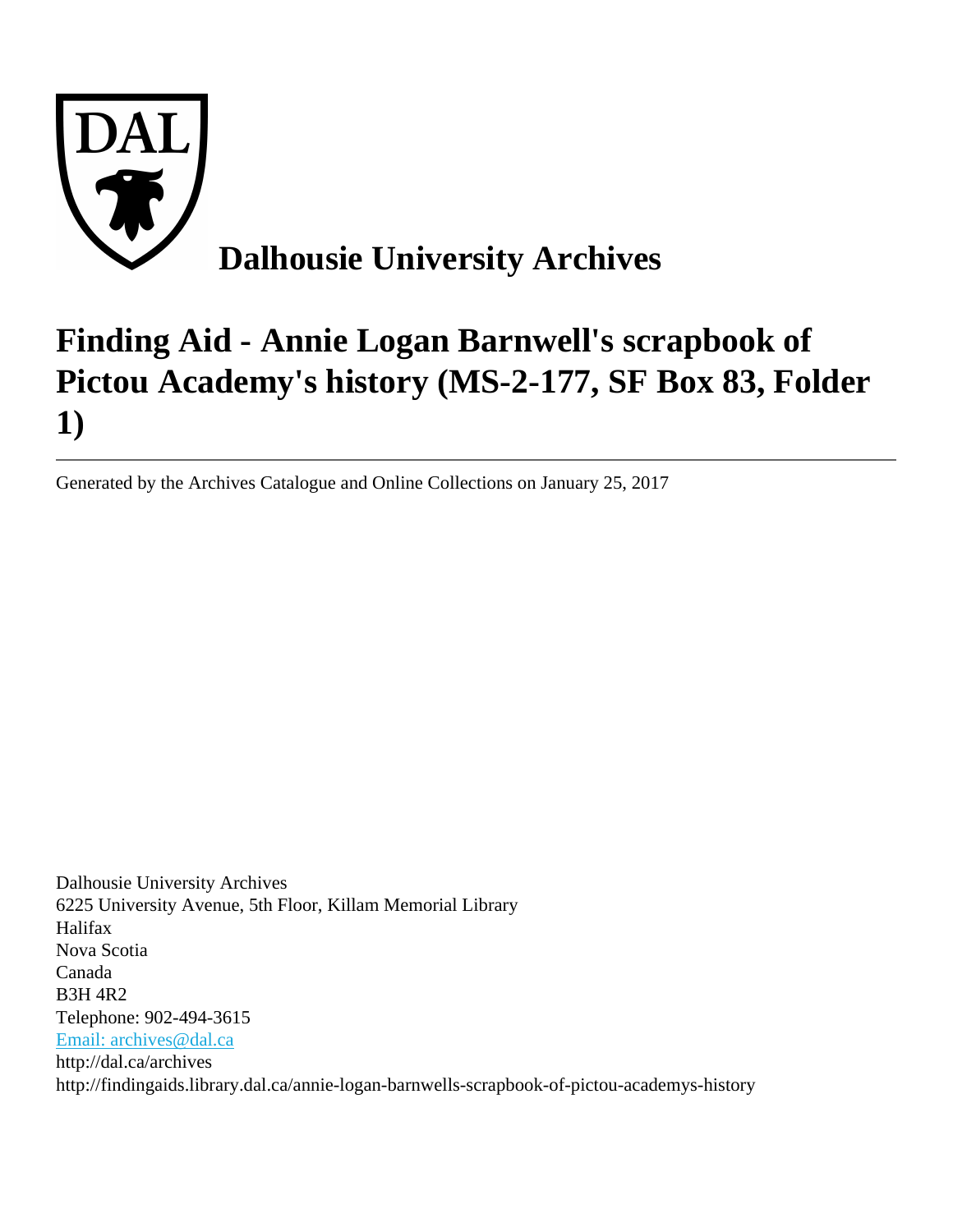# **Table of contents**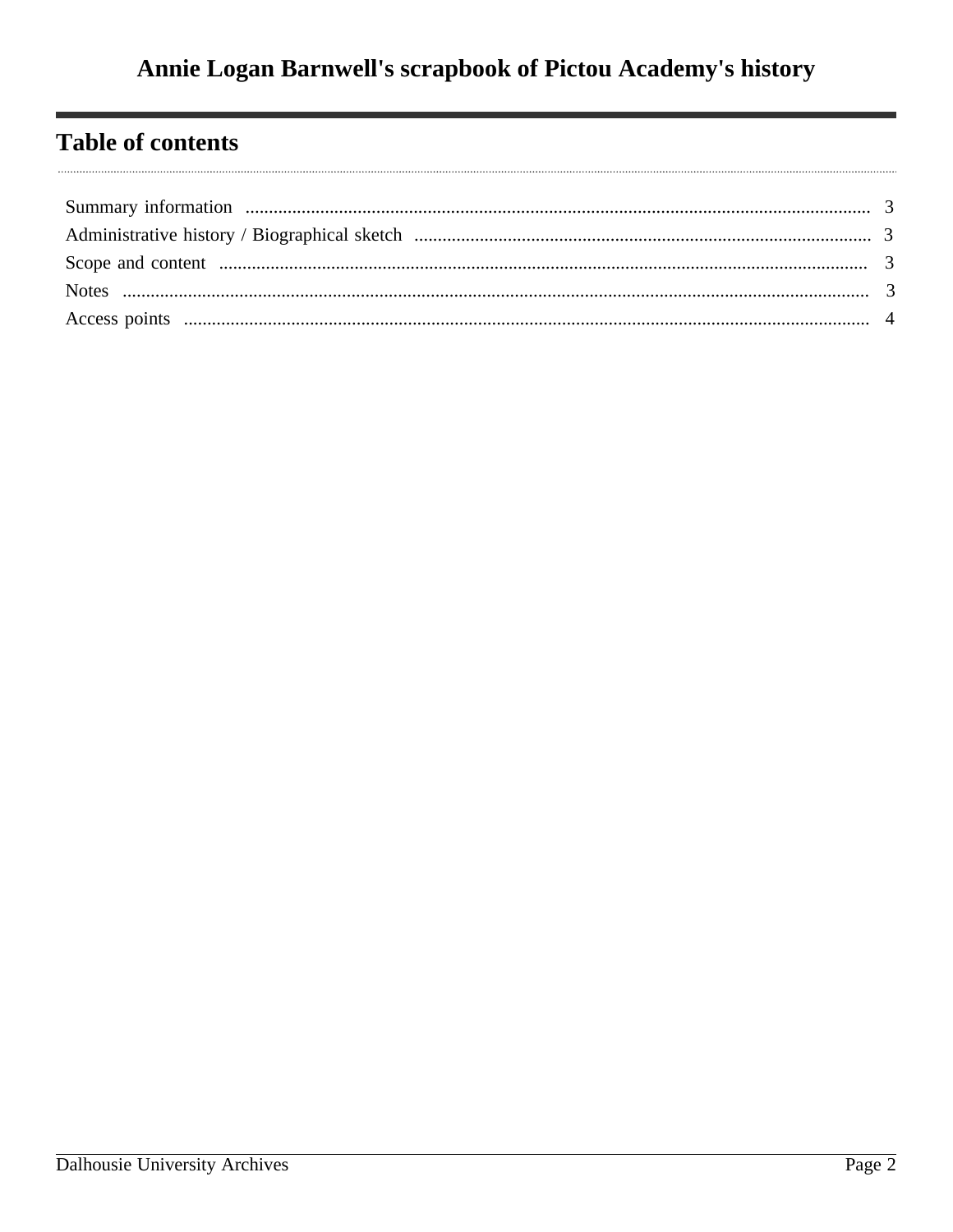## <span id="page-2-0"></span>**Summary information**

| <b>Repository:</b>           | Dalhousie University Archives                                |
|------------------------------|--------------------------------------------------------------|
| <b>Title:</b>                | Annie Logan Barnwell's scrapbook of Pictou Academy's history |
| Reference code:              | MS-2-177, SF Box 83, Folder 1                                |
| Date:                        | 1920-1970 (date of creation)                                 |
| <b>Physical description:</b> | 5 cm of textual and graphic records                          |

## <span id="page-2-1"></span>**Administrative history / Biographical sketch**

#### **Note**

Annie Logan Barnwell was born in 1885 in Pictou, Nova Scotia, to David and Jennie Logan. In 1911 she married Victor Alexander Barnwell (1884-1965). She died in 1977 in Haliburton, Pictou County.

#### **Custodial history**

The scrapbook was donated to the University Archives by Annie Barnwell in 1972.

## <span id="page-2-2"></span>**Scope and content**

The item is a hard-backed, ribbon-bound scrapbook compiled by the donor comprising newspapers clipping, photographs, correspondence and notes about the history of Pictou Academy.

## <span id="page-2-3"></span>**Notes**

#### **Title notes**

#### **Other notes**

- **Publication status**: Published
- **Description identifier**: MS-2-177